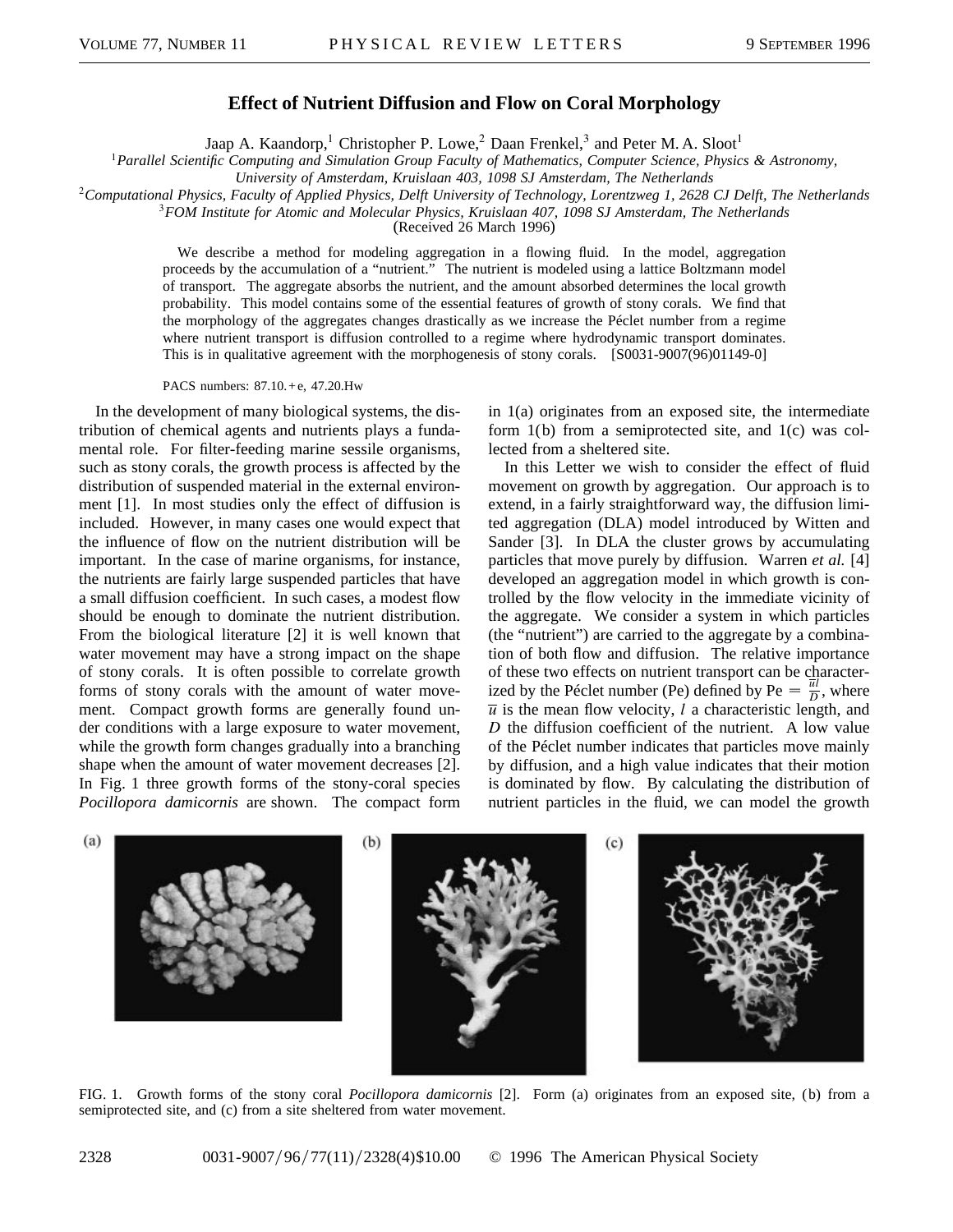of an aggregate which "accumulates" this nutrient. By varying the Péclet number for the system, we can examine the effect, on the aggregation process, of moving from the diffusion-dominated (DLA) regime to the flow-dominated regime. It is also possible to measure the absorption characteristics of the aggregate, which can in turn be used to quantify certain biological properties— for example, the effectiveness of the growth form for catching food.

We modeled the fluid flowing around the aggregate by a lattice Boltzmann equation [5]. The reasons for choosing this approach are threefold: the method is suitable for dealing with flows around complex objects [6], it is straightforward to model nutrients as "tagged" lattice gas particles [7], and finally it is suitable for parallel computation [8]. The lattice Boltzmann model is a preaveraged version of a simple model fluid, the lattice gas. The state of the Boltzmann fluid is specified by the average number of particles with velocity  $c_i$ , at each link, which we denote  $n_i(\mathbf{r}, t)$ . The system evolves subject to propagation and collision. The time evolution of the distribution functions  $n_i$  is described by the discretized analog of the Boltzmann equation. Tagged particle motion in the lattice Boltzmann system can be treated as follows. The probability that a particle moves with a velocity  $c_i$  after a collision is given by  $n_i(\mathbf{r}, t)/\rho(\mathbf{r}, t)$ , where  $\rho(\mathbf{r})$  is the total number of particles at the node. The idea is to make use of this fact and propagate in time a quantity  $P(\mathbf{r}, t)$ , defined as the probability that a tagged particle occupies a site **r** at time *t*. By introducing tagged particles that are identical to the particles constituting the lattice Boltzmann fluid, *but* which have a probability  $\Delta/\rho(\mathbf{r},t)$  of remaining at the same lattice site, it is also possible to vary the diffusion coefficient of the tracer. The time evolution of  $P(\mathbf{r}, t)$ for tracer particles which are completely absorbed at the solid/fluid interface is as follows:

$$
P(\mathbf{r}, t+1) = \sum_{i \neq i_b}^{b} \frac{\left[n_i(\mathbf{r} - \mathbf{c}_i, t) - \Delta/b\right]P(\mathbf{r} - \mathbf{c}_i, t)}{\rho(\mathbf{r} - \mathbf{c}_i, t)} + \Delta \frac{P(\mathbf{r}, t)}{\rho(\mathbf{r}, t)},
$$
(1)

where the label  $i<sub>b</sub>$  indicates a boundary link (a link connecting a node in the fluid to a node inside the solid ), and *b* is the number of discrete velocities. The probability  $\Delta$  can be explicitly related to the diffusion coefficient [7].

In the simulations we have to consider several sets of boundary conditions. The boundary conditions applied for the fluid, at the faces of the simulation box, are simply periodic. At the solid/fluid interface a "no-slip" (or "stick") boundary condition is applied for the fluid but, as we mentioned above, an absorbing boundary condition is used for the tracer. On the faces of the simulation box we used antiperiodic boundary conditions [6] for the tracer (the distribution on the face is effectively duplicated on the other side of the boundary). This means that, while the aggregate feels to some extent the influence of its

periodic images on the flow field, it does not feel their effect on the tracer distribution.

The basic model is shown in Fig. 2. The cluster is initialized with a "seed" located on the bottom plane of the lattice. The bottom plane, "the substrate," is positioned on the  $x-z$  plane at  $y = 1$ , while the seed is one lattice site, located in the middle of the bottom plane. In both the cluster and substrate sites solid/fluid boundary conditions are applied. A net flow, directed in the *x* direction, is generated by applying a uniform force density to the fluid [5]. The magnitude of this force density is varied over the course of the simulation to keep the mean flow velocity  $\overline{u}$  constant (otherwise it would be influenced by the size of the aggregate). This in turn fixes the Péclet number. In all cases the Reynolds number was kept very low, so we are in the "creeping flow" regime. The aggregation process proceeds as follows. First a number of steps of the lattice Boltzmann simulation are performed, followed by a number of steps of the tracer evolution. For the latter, tagged particles are released from the source plane, i.e., the value of  $P(\mathbf{r}, t)$  in the top plane is set to a constant. The tagged particles are absorbed by the nodes adjacent to the sites in the substrate plane (the  $x-z$  plane at  $y = 1$ ) and the aggregate (the latter we term "sink" nodes). The probability that a sink node will be added to the aggregate is determined by the amount of nutrient absorbed in this node, divided by the total amount of absorbed nutrient. By using a stepwise increase in the number of new nodes added, it is possible to generate large clusters without disturbing too much the equilibria, in both the flow and nutrient patterns, around the cluster. Once we have added a new node (or nodes) the entire process is repeated. Of course, in the simulations we want to model a growth process that is slow compared to all other time scales in the system. We therefore required that both the tracer distribution and velocity field were kept close to equilibrium. A few tens of steps of each calculation, for each growth step, was found to be adequate.

The algorithm was implemented in parallel and the simulations carried out on 16 nodes of a distributed memory Parsytec PowerXplorer system (approximately



FIG. 2. Basic construction of the aggregate.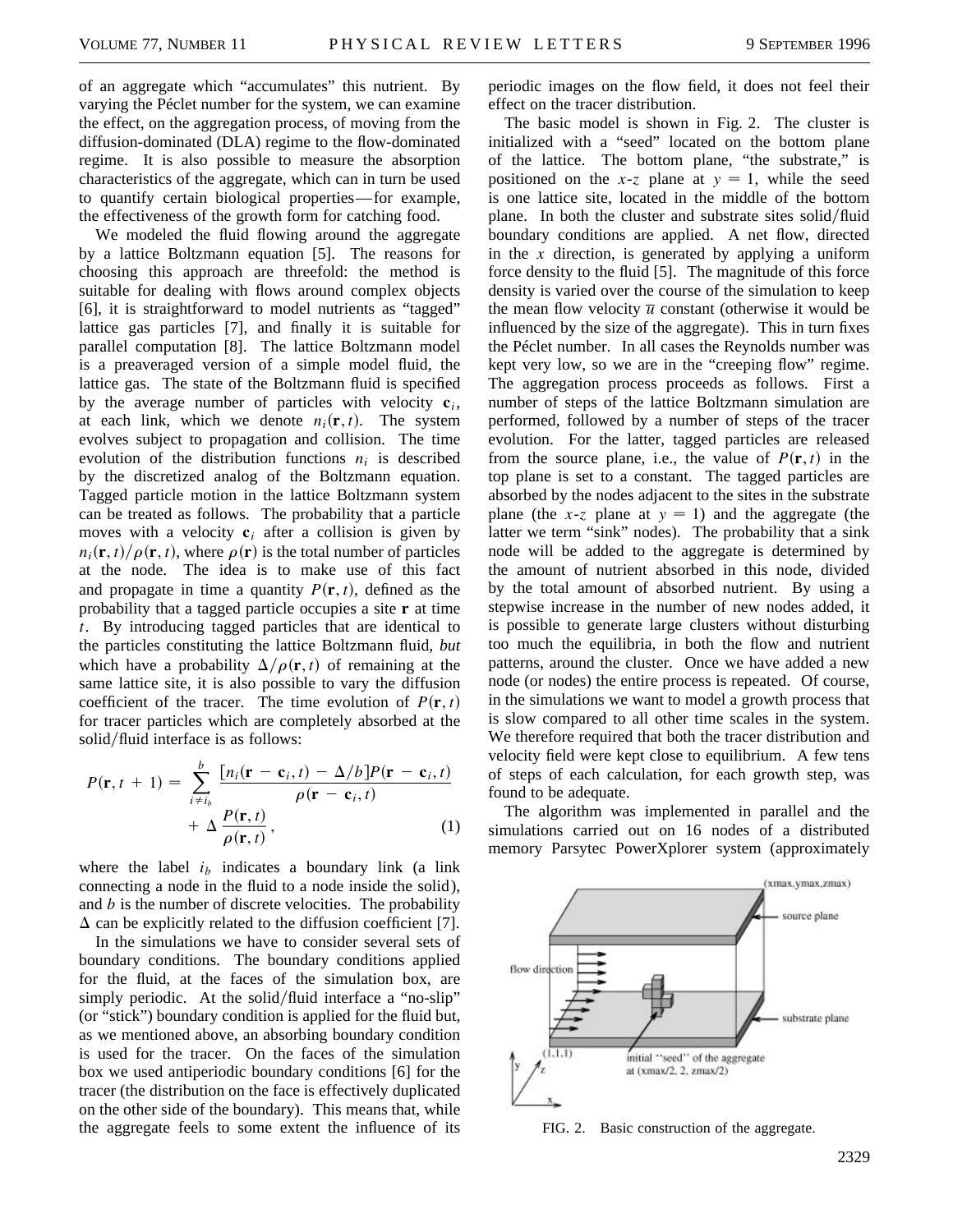| -------<br>----------- |                 |        |        |        |       |        |        |                 |
|------------------------|-----------------|--------|--------|--------|-------|--------|--------|-----------------|
| Pe                     | 0.0150          | 0.1322 | 0.2521 | 0.4918 | .0000 | 2.0000 | 2.5000 | 3.0000          |
| $\boldsymbol{R}$       | $2.35 \pm 0.10$ | 2.21   | . .88  | . .64  | . 29  | 1.20   | 1.31   | $1.27 \pm 0.06$ |
| $D_{\text{box}}$       | $2.27 \pm 0.02$ | 2.20   | 2.27   | 2.20   | 2.16  | 2.10   | 2.09   | $2.05 \pm 0.04$ |
| $\overline{a}$         | $0.04 \pm 0.01$ | 0.85   | 1.75   | 3.2    | 5.5   | .1.0   |        | $15 \pm 5$      |
| $D_{\rm abs}$          | $1.7 \pm 0.2$   | L.O    | .0     | 0.9    | 0.8   | 0.7    | 0.8    | $0.7 \pm 0.1$   |
|                        |                 |        |        |        |       |        |        |                 |

TABLE I. The ratio *R* of total sink nodes to the total cluster size, the 3D fractal dimension  $D_{\text{box}}$ , the average absorption  $\overline{a}$  by the sink nodes of the aggregates, the measure *D*abs of the uniformity of the nutrient distribution, and the corresponding Péclet numbers Pe of the aggregates.

2 Gflop/s). This allowed us to simulate a system consisting of 144<sup>3</sup> sites. The parallel implementation exploited the nearest neighbor locality of both the LBE and tracer calculation. A detailed time complexity and performance analysis will be presented elsewhere.

The results of the simulations are summarized in Table I. Error bounds on the various quantities we calculated (estimated by repeating the simulations at  $Pe =$ 0.0150 and 3.0000 several times) are also given. The ratio  $R$  of the total sink nodes to the total cluster size indicates the compactness of the aggregates. The typical cluster size varies between  $4 \times 10^4$  and  $7 \times 10^4$ . The fractal dimension  $D_{\text{box}}$  of the surface of the aggregate was determined using a 3D version of the (cube)box-counting method described by Feder [9].  $D_{\text{box}}$  measures the spacefilling properties of the surface of the aggregate, and has been found to be a useful method for characterizing growth forms. In three dimensions its value varies from a minimum of 2, for a solid object with a perfectly smooth surface, to a maximum of 3 for a solid with a spacefilling surface. For us it is more convenient than the common mass scaling exponents because the center of gravity of the cluster changes significantly during growth. The fractal dimension is related to the morphology of the cluster which we illustrate in Fig. 3 by showing slices through the middle of lattice (in the *x*-*y* plane). Figure 4 shows the corresponding nutrient distribution. The color shift from black to white in Figs.  $4(a)$  and  $4(b)$ indicates the concentration of nutrient; black indicates the maximum concentration, whereas white areas indicate that the concentration is almost zero.

In the simulations we have determined the number of sink nodes that have a nutrient absorption between *a* and  $a + \Delta a$  for the clusters obtained at the highest and lowest Péclet numbers. The number of sink nodes with absorption rate  $a$ ,  $N(a)$ , appears to depend algebraically on *a* as follows:  $N(a) \sim a^{-D_{\text{abs}}}$  so we can determine  $D_{\text{abs}}$  from a log-log plot. The exponent  $D_{\text{abs}}$  can be interpreted as a measure of the uniformity of the nutrient distribution. In Table I the average absorption  $\overline{a}$  in the boundary nodes, and the values of *D*abs, are listed for the various Pe numbers. If one considers the pure DLA case, the average absorption would be proportional to the absolute value of the diffusion coefficient (which, for a given geometry, determines the flux of particle arriving at the surface). To facilitate a direct comparison between absorption at different Pe numbers, the values for  $\overline{a}$ , quoted in Table I, are scaled with the factor  $\frac{D_0}{D}$ , where *D*<sup>0</sup> is the value of *D* we used at the lowest Péclet number.

Figure 3 shows that the overall morphology of the aggregates gradually changes from the DLA-like cluster at Pe  $= 0.0150$  to a much more compact cluster at Pe  $=$ 3.0000. The degree of compactness is reflected in the decrease of  $D_{\text{box}}$  and a decrease of the ratio *R* (see Table I) with increasing Péclet number. The aggregate at  $Pe = 0.0150$  still differs from "real" 3D DLA. This can be shown, both experimentally [10] and theoretically [11], to give a cluster with a fractal dimension of 2.5. It seems that, even at this low Péclet number, the flow still affects the morphology of the cluster. Figure 3 also illustrates the tendency of the branches of the aggregate to develop towards the origin of the flow. This effect



FIG. 3. Slices through the middle (in the *x*-*y* plane) of the lattices with the aggregates, the flow is directed from the left to the right. The Péclet numbers for  $(a)$ – $(h)$  are given in columns  $1-8$  of Table I, respectively.